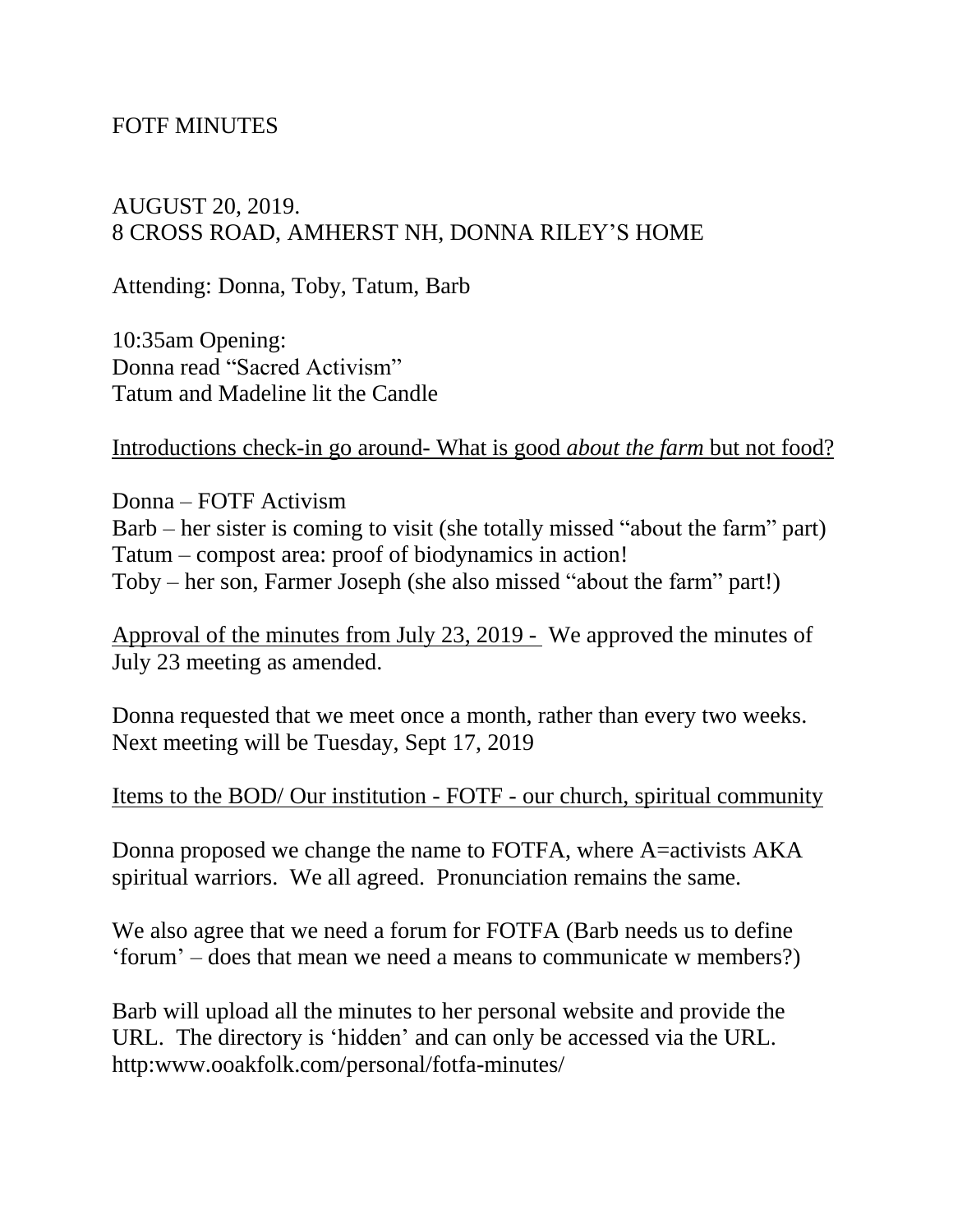On Thursday, August 27, there will be a meeting between ECF, FFC, and TWCF board members, to encourage and facilitate alignment amongst all 3 groups. We are hoping that Barbara Johnson will moderate.

Donna asked what FOTA wanted her to present at this meeting. The following questions were asked:

What is the relationship between ECF and FCC and TWCF? Why don't they all communicate? Why don't the farmers communicate? Why don't we (the members) communicate?

Barb postulated that members don't communicate because there is so much produce in the farm store, and we get no advance notice of what will be there or of how much we can take, that we concentrate on planning our meals/processing for the next 3-4 days and don't have 'time' to engage with other members because that would break our train of thought. *It would be REALLY helpful if the farmers would share the data they collect about what was harvested, so that we can plan ahead and arrive at the farm store prepared.*

Donna mentioned a document she received from the Biodynamic Association regarding how participants at the upcoming convention should treat each other (and themselves). Tatum found it and forwarded it to Barb to include in the minutes. We need to share this with both the members and the farmers:

<https://www.biodynamics.com/conference/2019/community-guidelines>

- 1. **Be fully present.** Turn off or silence and put away your phone and other devices. Minimize distractions and disruptions for yourself and others. Be here now.
- 2. **Give and receive welcome.** Say hello. Share a smile.
- 3. **Listen deeply.** Listen not just to words, but to the feelings, ideas, and inspirations behind them.
- 4. **Stay curious and open.** Ask questions. Practice inner inquiry. Expect and accept a lack of closure or agreement. Stretch your willingness to be uncomfortable.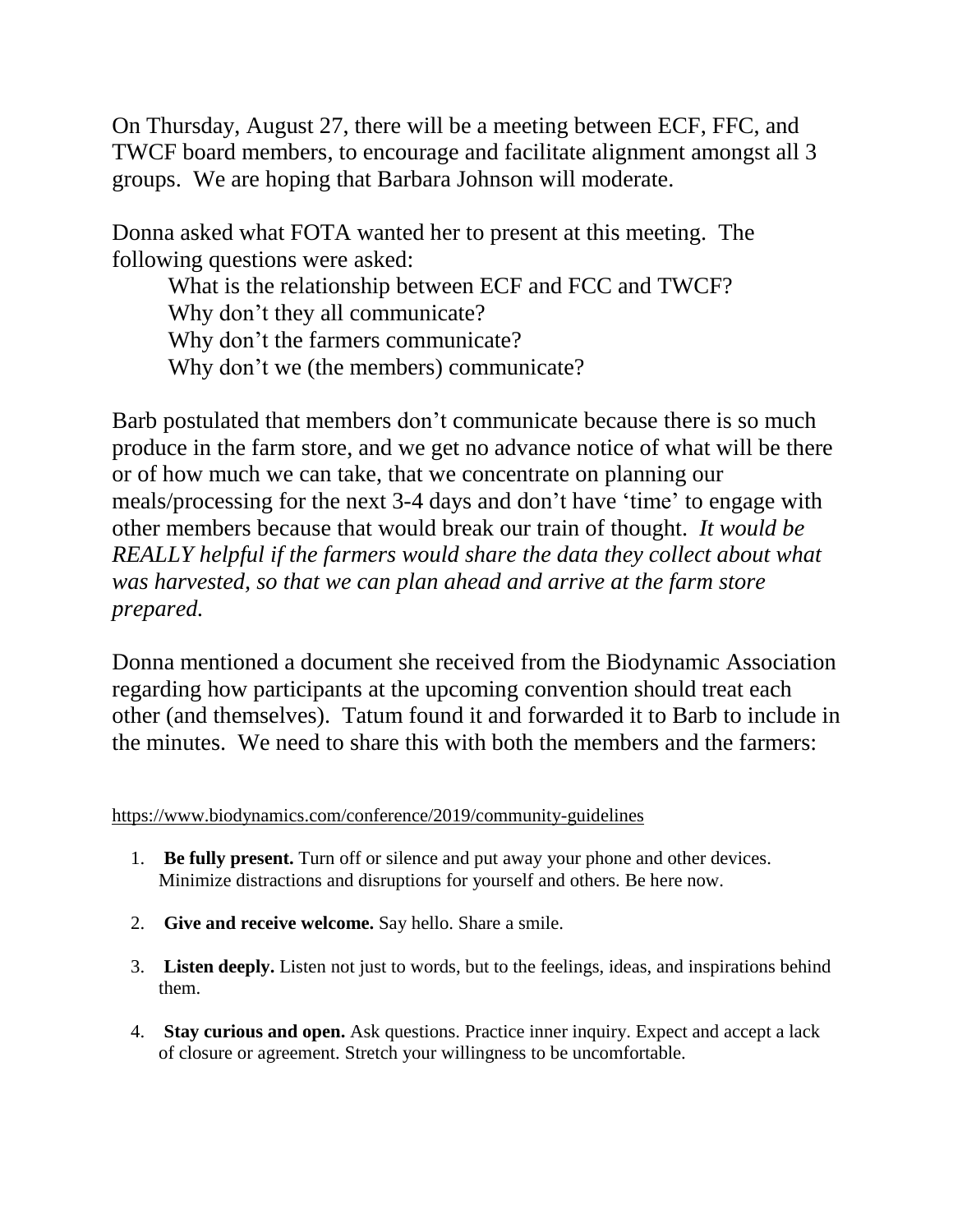- 5. **Make space, take space.** If you tend to be the last person to speak, consider adding your voice sooner. If you tend to jump in right away, practice patience and listening.
- 6. **Share your knowledge, skills, and questions.** Don't expect that we all come with the same language. If you use words or concepts that may be unfamiliar to others, check in to see if an explanation is needed. If you don't understand something, ask to slow down and clarify. No one knows everything, but together we know a lot.
- 7. **Speak from your own experience.** Use "I" statements rather than generalizations. As you listen to others, understand that their experiences are unique to them, and your experiences are unique to you. Be aware of your biases and privileges, and allow space for voices that are different from your own.
- 8. **Embrace difference and diversity.** Practice "yes/and" thinking, exploring how apparently contradictory ideas, observations, or experiences might be true at the same time.
- 9. **Respect others' identities, backgrounds, and boundaries.** Listen to how people introduce themselves, look at name badges, and use the names and pronouns that people prefer. Do not assume anyone's gender identity, cultural background, sexual orientation, or socioeconomic status. Get consent before touching anyone, asking a question like, "May I give you a hug?" and listening carefully to the answer.
- 10. **Take care of yourself and each other.** Stand up, move around, drink water, step outside, rest. Offer support when you sense it is needed.
- 11. **Be aware of both intent and impact.** Even though we may intend no harm, sometimes our words and actions can be unskillful and hurt others. Listen to what you actually say, not just what you meant to say. Recognize that impact is often different from intent. If someone tells you that something you said or did caused harm, listen, acknowledge their experience, reflect, and reengage.
- 12. **Call each other in, not out.** When someone acts in a way that challenges your values, use it as an opportunity to invite or call that person into greater awareness of their impact. Be accepting that you might also be called into acting more skillfully. Let's all help each other to learn and grow.

Donna feels that food is so devalued? (how so? by whom? our members? Barb needs clarification!! )

We need someone to direct resources, to be clear and open, and manage the energy around the farm community. Who could/should that be?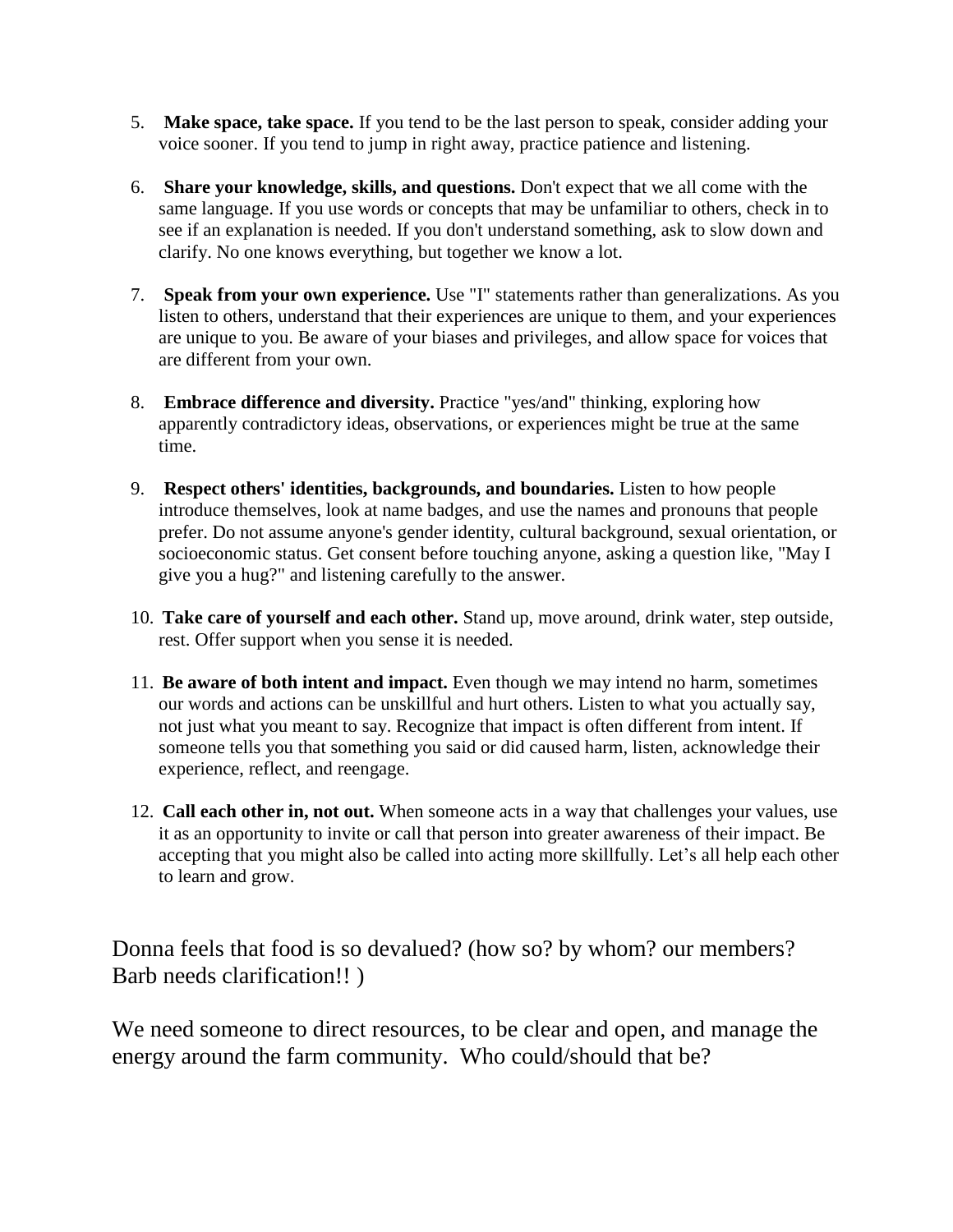Donna will create an agenda for what FOTFA will present to the meeting. We agreed that it should include the following:

TWCF needs to determine what its main focus is – food (commercial) or education (spiritual).

Donna feels that the spiritual/education aspect should be paramount, Barb thinks food should be the primary focus (surprise!) and education secondary, although we do need an education component for 501c3. Barb doesn't see how we can have education without producing food.

Dane shared a plan that he and Silvano drew up on a recent farmer outing which includes an Intentional Community, interacting with other farms and entities in the area (schools, café, The Root, etc…), and with a focus on youth culture and affordable farmer housing.

A diagram of this is reproduced below:

Intentional Community with affordable A now youth culture, permaculture cooperative of fields of formers", regional associative economy in collaboration. the farms the afé the Root etc. The Play good times sincerelos,<br>the future